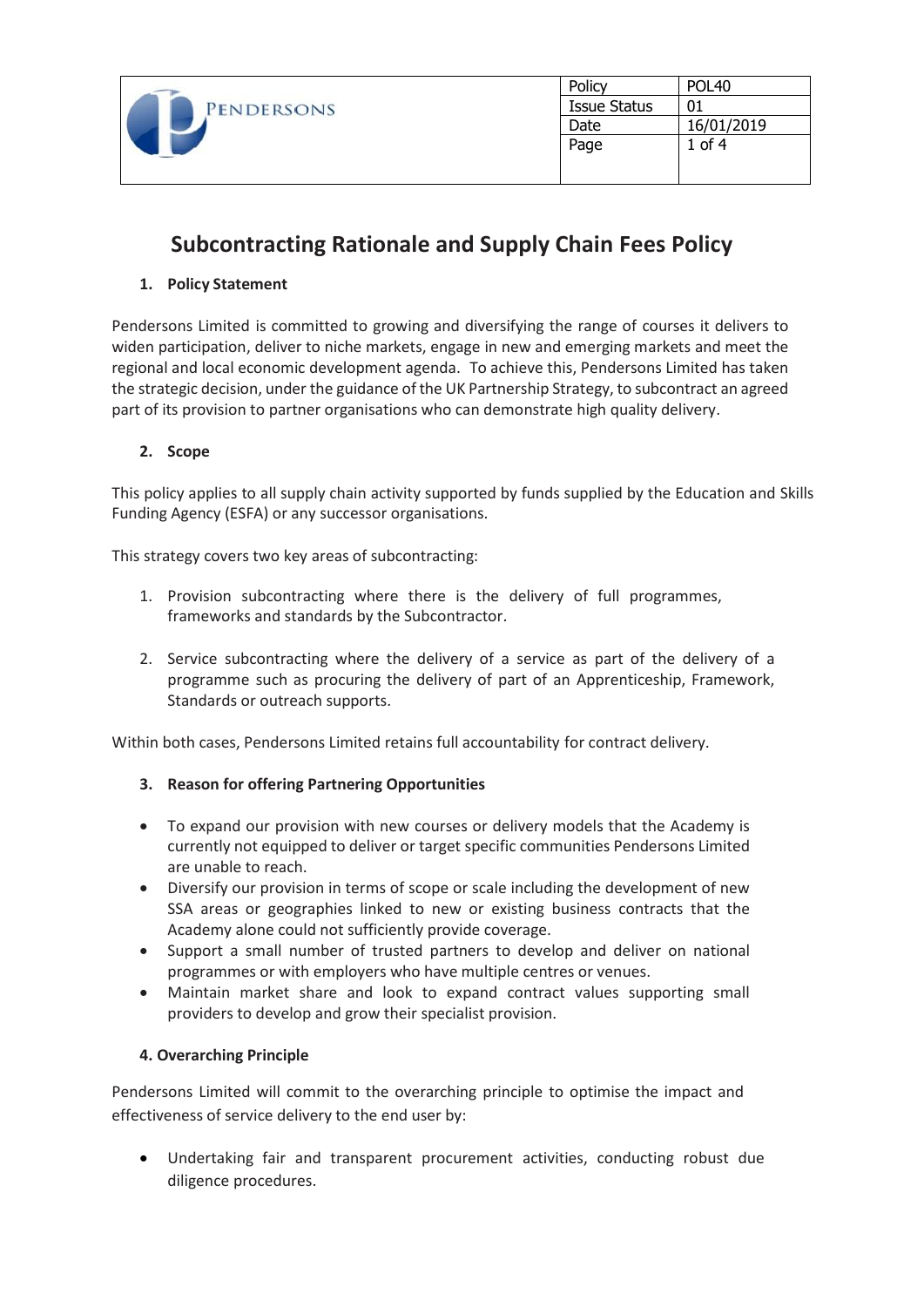| PENDERSONS | Policy              | <b>POL40</b> |
|------------|---------------------|--------------|
|            | <b>Issue Status</b> | 01           |
|            | Date                | 16/01/2019   |
|            | Page                | $2$ of 4     |
|            |                     |              |
|            |                     |              |

• Relating the management fee to the costs of the services provided

# **5. Subcontracting Rationale**

Upon commencement of the subcontracting process, Pendersons Limited will consider a business case proposal to ensure that the subcontracting will be in the best interests of all parties.

We will ensure that:

- The proposed delivery is in the best interests of learners and employers
- The proposed delivery has a clear strategic fit with our mission, objectives and values
- There is sufficient expertise within Pendersons Limited to quality assure the provision
- There is sufficient staff resource in support areas to administer the processes
- The Subcontractor is approved by our due-diligence process
- There is sufficient funding available within our funding contract
- The Subcontractor agrees to work within the terms of our contract.

### **6. Improving the Quality of Teaching and Learning**

Subcontracted partners will be expected to meet Pendersons Limited quality assurance standards, with the Academy being committed to supporting, developing and sharing good practice and professional development of staff through quality reviews, operational meetings, observations of teaching and learning and learner and employer feedback.

Subcontracted activity is an important part of Academy's provision as identified within the UK Partnership Strategy. The quality of the provision will be monitored and managed through our existing quality improvement process with the Academy's Self-Assessment Report / Academy Action Plan (AAP) process ensuring continuous improvement in all parts of the learner journey.

### **7. Management Fees**

Pendersons Limited retains a management fee from all subcontracted partner organisations, with this ranging from 20% to 50%. The fees charged reflect the cost of the procurement process and the management of the contracts in line with ESFA funding guidelines.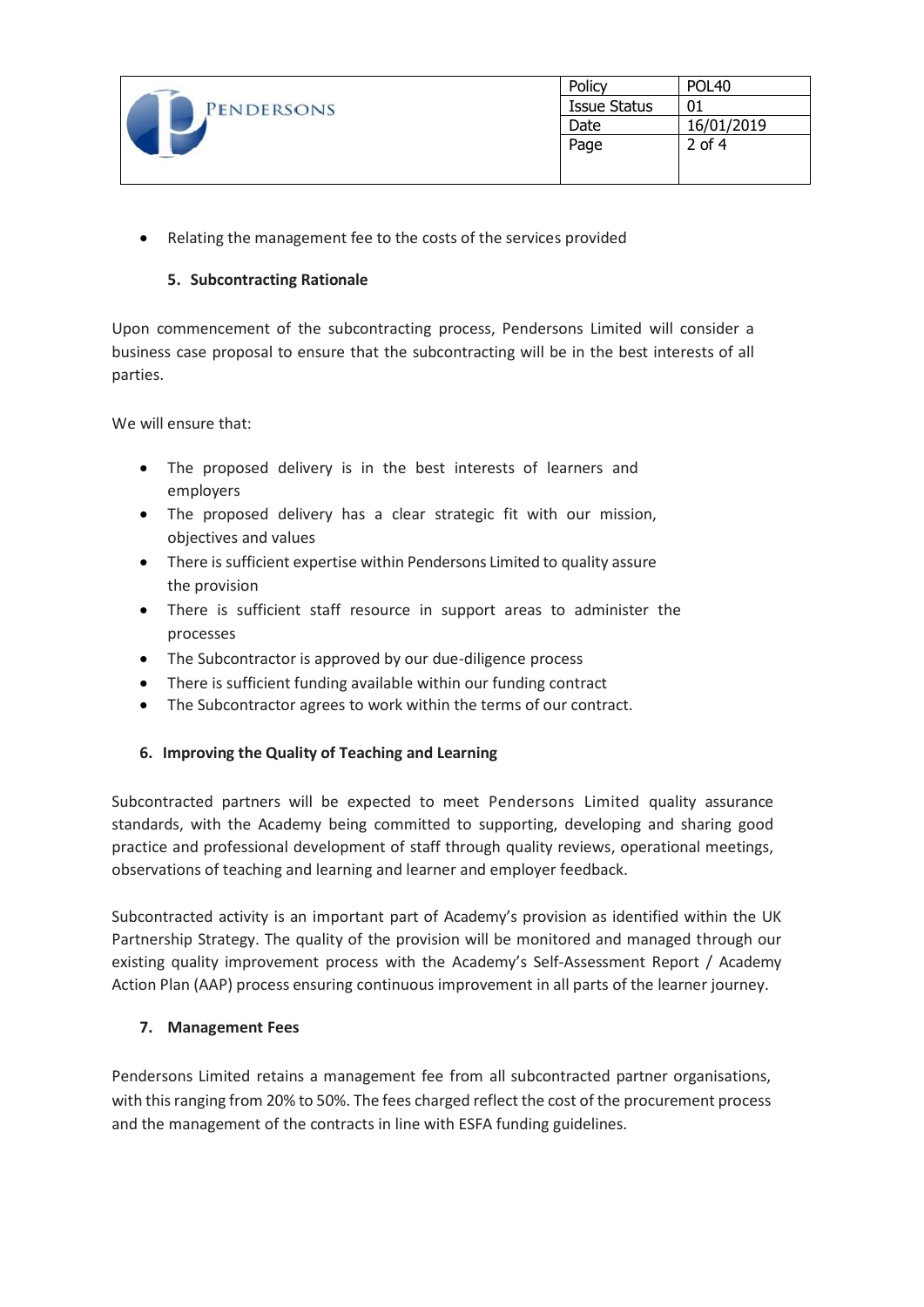| PENDERSONS | Policy              | <b>POL40</b> |
|------------|---------------------|--------------|
|            | <b>Issue Status</b> | 01           |
|            | Date                | 16/01/2019   |
|            | Page                | 3 of 4       |
|            |                     |              |
|            |                     |              |

The exact mix and level of support for each Subcontractor will vary depending on the needs of the individual Subcontractor. However, they will receive a high level of support and guidance and access the Academy systems, including: -

- Quality management systems
- Certification and registration with awarding bodies if required
- Management Information Services and data control advice
- Audit of management systems and delivery and observation of teaching,
- Learning and assessment
- Safeguarding of Young People and Vulnerable Adults procedures
- Health and Safety compliance
- Teaching, Learning and Assessment observations and coaching

CPD Opportunities and planned training and development: -

- Policy development
- Support with Funding Rules compliance
- Regular national updates regarding funding and policy guidance
- Tri- yearly Review Meetings
- Equality, Diversity & Inclusion support

Not all Subcontractors are charged the same management fee with the differences in fees being dependent upon the level of support required, the experience of the Subcontractor, their target learners; their track record, published success rates and the level of risk as determined by the due diligence process. It is calculated to include the costs of managing and administering the subcontracting arrangements, the electronic and paper systems used within the relationship and the additional value offered to partners in terms of CPD and support to ensure compliance and to enhance the quality of teaching and learning. There may be some slight differences in fees charged for the support provided to different subcontractors.

These are for a variety of reasons but could include the use of Academy premises for delivery, specific delivery by Academy staff on elements of partner's programmes and additional support measures put in place to manage under performance by Partners.

### **8. Payment Arrangements**

Payments are made on an agreed basis, as detailed in the Service Level Agreement and the agreed payment schedule; this is in line with the specific delivery and programme plan. Payments are made only once the activity is successfully processed and uploaded by Pendersons Limited. The standard payment terms are monthly in arrears based on actual delivery recorded on the Pendersons Ltd ILR. Payments will be made within 30 days to ensure compliance with the ESFA mandatory requirements.